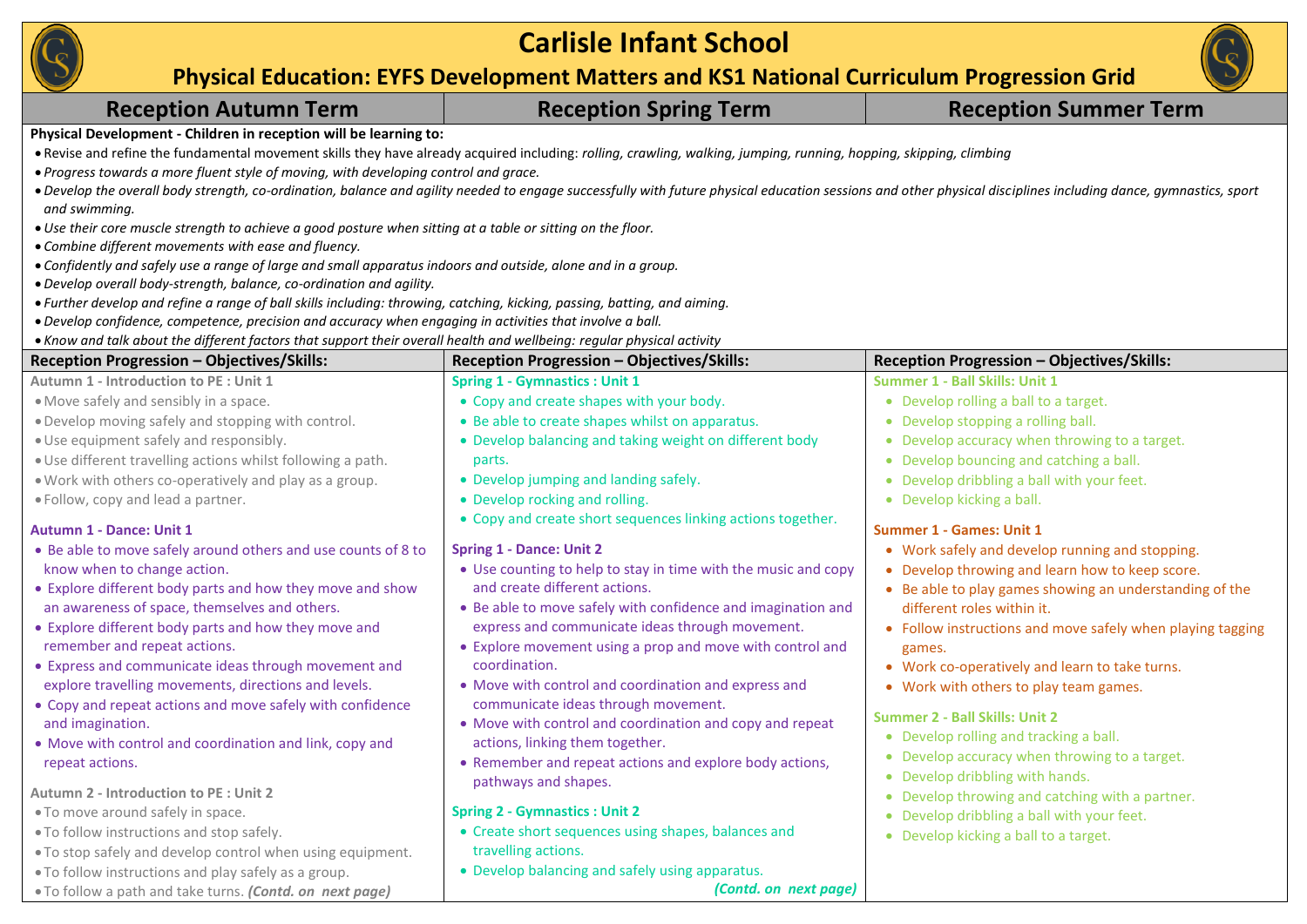| . To work co-operatively with a partner.<br><b>Autumn 2 - Fundamentals: Unit 1</b><br>. To develop balancing whilst stationary and on the move.<br>• To develop running and stopping.<br>• To develop changing direction.<br>• To develop jumping and landing.<br>. To develop hopping and landing with control.<br>• To explore different ways to travel. | • Develop jumping and landing safely from a height.<br>• Develop rocking and rolling.<br>• Explore travelling around, over and through apparatus.<br>• Create short sequences linking actions together and<br>including apparatus.<br><b>Spring 2- Fundamentals: Unit 2</b><br>• Develop balancing.<br>• Develop running and stopping.<br>• Develop changing direction.<br>• Develop jumping.<br>• Develop hopping.<br>• Explore different ways to travel using equipment. | <b>Summer 2 - Games: Unit 2</b><br>• Develop accuracy when throwing and practise keeping<br>score.<br>• Follow instructions and move safely when play tagging<br>games.<br>• Learn to play against an opponent.<br>Play by the rules and develop coordination.<br>• Explore striking a ball and keeping score.<br>• Work co-operatively as a team. |
|------------------------------------------------------------------------------------------------------------------------------------------------------------------------------------------------------------------------------------------------------------------------------------------------------------------------------------------------------------|----------------------------------------------------------------------------------------------------------------------------------------------------------------------------------------------------------------------------------------------------------------------------------------------------------------------------------------------------------------------------------------------------------------------------------------------------------------------------|----------------------------------------------------------------------------------------------------------------------------------------------------------------------------------------------------------------------------------------------------------------------------------------------------------------------------------------------------|
| <b>Vital Vocabulary:</b>                                                                                                                                                                                                                                                                                                                                   | <b>Vital Vocabulary:</b>                                                                                                                                                                                                                                                                                                                                                                                                                                                   | <b>Vital Vocabulary:</b>                                                                                                                                                                                                                                                                                                                           |
|                                                                                                                                                                                                                                                                                                                                                            |                                                                                                                                                                                                                                                                                                                                                                                                                                                                            |                                                                                                                                                                                                                                                                                                                                                    |
| <b>Enrichment Activities:</b>                                                                                                                                                                                                                                                                                                                              | <b>Enrichment Activities:</b>                                                                                                                                                                                                                                                                                                                                                                                                                                              | <b>Enrichment Activities:</b>                                                                                                                                                                                                                                                                                                                      |
|                                                                                                                                                                                                                                                                                                                                                            |                                                                                                                                                                                                                                                                                                                                                                                                                                                                            |                                                                                                                                                                                                                                                                                                                                                    |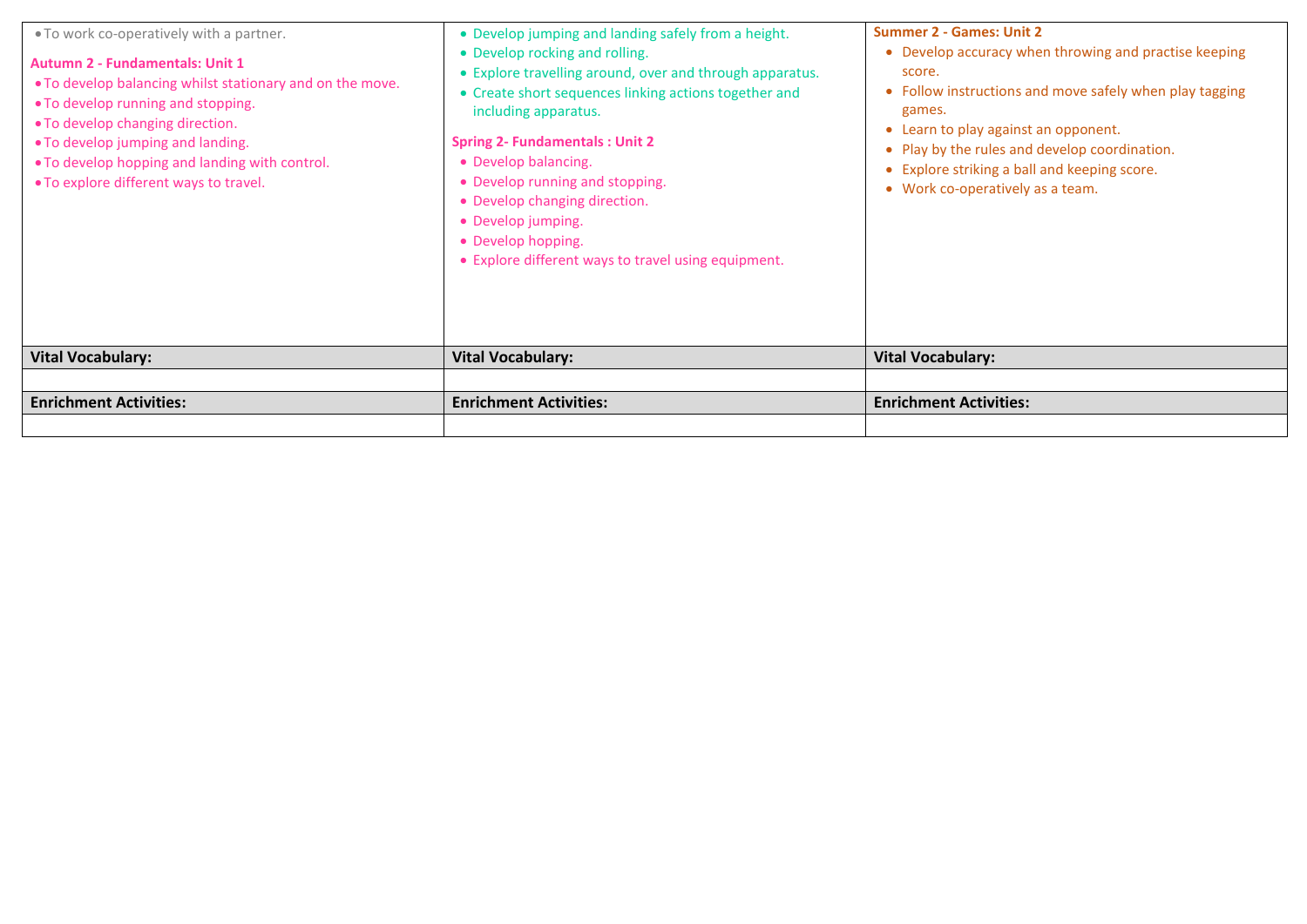

# **Carlisle Infant School**

**Physical Education: EYFS Development Matters and KS1 National Curriculum Progression Grid**

### **KS1 National Curriculum PHYSICAL EDUCATION**

Pupils should develop fundamental movement skills, become increasingly competent and confident and access a broad range of opportunities to extend their agility, balance and coordination, individually and with others. They should be able to engage in competitive (both against self and against others) and co-operative physical activities, in a range of increasingly challenging situations. Pupils should be taught to:

- master basic movements including running, jumping, throwing and catching, as well as developing balance, agility and co-ordination, and begin to apply these in a range of activities
- participate in team games, developing simple tactics for attacking and defending
- perform dances using simple movement patterns.

| Year 1 Progression - Objectives/Skills:                                               | Year 1 Progression - Objectives/Skills:                                                  | Year 1 Progression - Objectives/Skills:                                     |
|---------------------------------------------------------------------------------------|------------------------------------------------------------------------------------------|-----------------------------------------------------------------------------|
| <b>Autumn 1 - Ball Skills</b>                                                         | Spring 1 and part of Spring 2 - Invasion                                                 | <b>Summer 1 - Team Building</b>                                             |
| • Develop control and co-ordination when dribbling a ball with                        | • Develop dribbling towards a goal.                                                      | • listen to and follow instructions.                                        |
| your hands.                                                                           | • Understand what being 'in possession' means.                                           | • co-operate and communicate with a partner to solve                        |
| Explore accuracy when rolling a ball.<br>$\bullet$                                    | • Develop passing to a teammate with your feet.                                          | challenges.                                                                 |
| Explore throwing with accuracy towards a target.                                      | • Understand who to pass to and why when playing against a                               | • work co-operatively as a team, listening to others and taking             |
| Explore dribbling and rolling skills developing control and                           | defender.                                                                                | turns.                                                                      |
| accuracy.                                                                             | • Develop dribbling a ball with hands.                                                   | • explore and develop teamwork skills.                                      |
| Explore catching with two hands.<br>$\bullet$                                         | • Move towards a goal with the ball.                                                     | • develop communication skills.                                             |
| Recognise changes in the body during exercise.<br>$\bullet$                           | • Develop throwing to a teammate.                                                        | • use communication skills to lead a partner.                               |
| Explore control and co-ordination when dribbling a ball with                          | • Support a teammate when in possession.                                                 | • plan with a partner and small group to solve problems.                    |
| your feet.<br>Explore tracking a ball that is coming towards me.<br>$\bullet$         | • Move into space showing an awareness of defenders.                                     | • listen to others and share ideas.                                         |
| Explore ball skills (rolling, dribbling, throwing, tracking and                       | • Develop dodging and use it to lose a defender.                                         | • communicate with a group to solve challenges.                             |
| catching) in small group games.                                                       | • Be able to stay with a player when defending.<br>• Develop taking a ball towards goal. | <b>Summer 1 - Net and Wall</b><br>• Defend space, using the ready position. |
| <b>Autumn 1 - Gymnastics</b>                                                          |                                                                                          | • Defend space, using the ready position.                                   |
| Explore travelling movements using the space around you.                              | • Remaining sessions - use skills developed in Gymnastics to                             | • Play against an opponent and keep the score.                              |
| • Develop quality when performing gymnastic shapes.                                   | apply using apparatus                                                                    | • Develop control when handling a racket.                                   |
| • Develop stability and control when performing balances.                             |                                                                                          | • Develop racket and ball skills.                                           |
| Develop technique and control when performing shape jumps.<br>$\bullet$               | Spring 1 and part of Spring 2 - Fitness                                                  | • Develop sending a ball using a racket.                                    |
| • Develop technique in the barrel, straight and forward roll.                         | • Understand how to run for longer periods of time without                               | • Develop playing over a net.                                               |
| • Build strength and begin to take body weight on hands.                              | stopping.                                                                                | • Develop placing the ball.                                                 |
| Explore key skills on apparatus showing quality, control and<br>$\bullet$<br>balance. | • Develop co-ordination through hula hoop skills.                                        | • Develop hitting over a net.                                               |
| • Link gymnastic actions to create a sequence.                                        | • Develop co-ordination and timing when jumping along a                                  |                                                                             |
|                                                                                       | rope.                                                                                    | <b>Summer 2 - Striking and Fielding</b>                                     |
| <b>Autumn 2 - Dance</b>                                                               | • Develop individual skipping.                                                           | • Roll a ball towards a target.                                             |
| • Explore travelling actions and be able to use counts of 8 to                        | • Take part in a circuit to develop stamina and co-ordination.                           | • Track a rolling ball quickly to limit a batter's score.                   |
| move in time with music.                                                              | • Take part in a circuit to develop stamina and agility.                                 | • Develop accuracy in underarm throwing and consistency in                  |
| • Remember and repeat actions and respond imaginatively to a                          | • Explore exercises that use your own body weight.                                       | catching when fielding a ball.                                              |
| stimulus.                                                                             | • Develop 'A.B.C.,' agility, balance and co-ordination.                                  | • Develop overarm throwing.                                                 |
| (Contd. on next page)                                                                 |                                                                                          | (Contd. on next page)                                                       |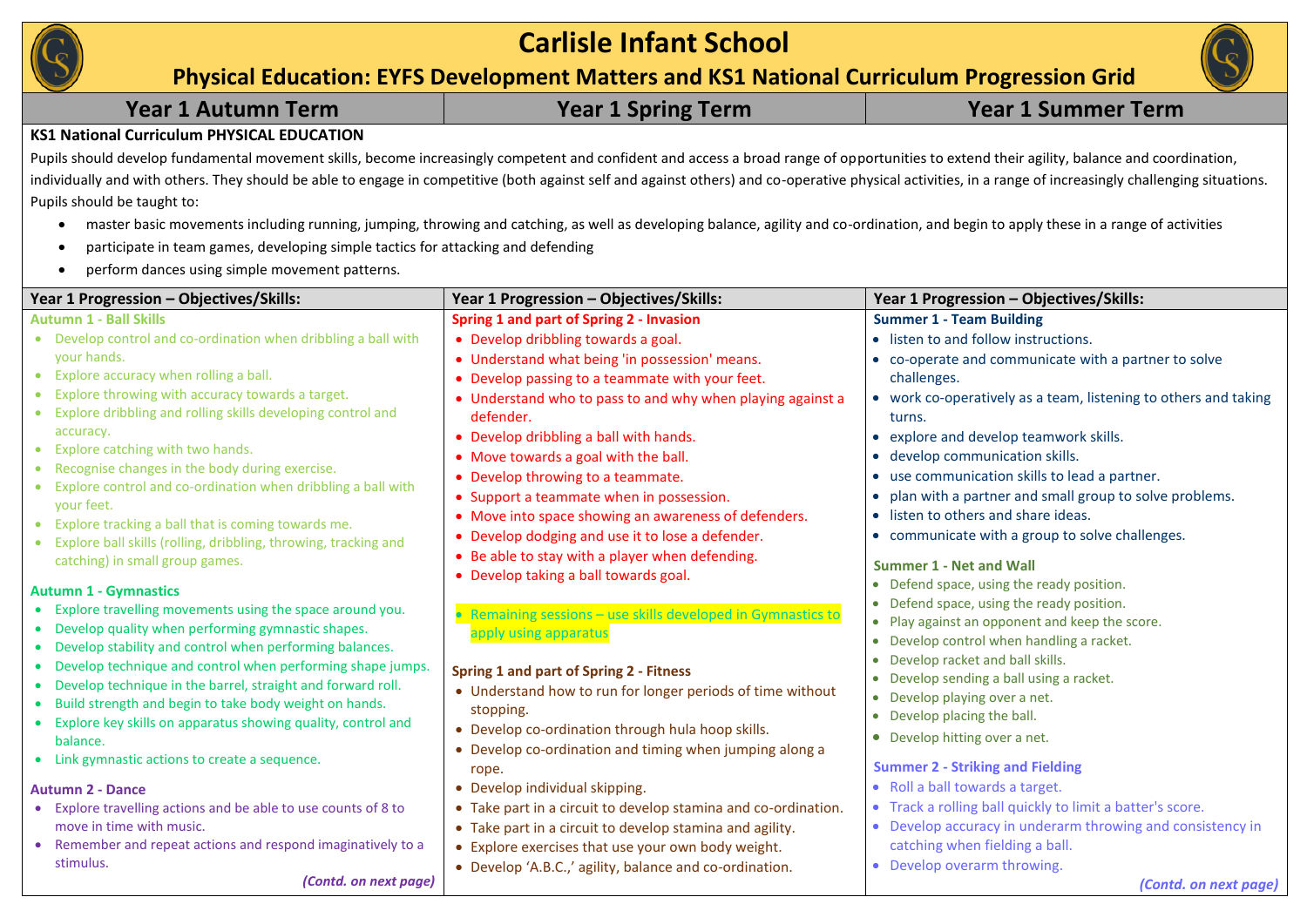| <b>Enrichment Activities:</b>                                                         | <b>Enrichment Activities:</b>                            | <b>Enrichment Activities:</b>                                                                                 |
|---------------------------------------------------------------------------------------|----------------------------------------------------------|---------------------------------------------------------------------------------------------------------------|
|                                                                                       |                                                          |                                                                                                               |
| <b>Vital Vocabulary:</b>                                                              | <b>Vital Vocabulary:</b>                                 | <b>Vital Vocabulary:</b>                                                                                      |
| • Send and receive a ball using a stick.<br>• Send and receive a ball using a racket. |                                                          |                                                                                                               |
| • Develop throwing and catching skills.                                               |                                                          |                                                                                                               |
| • Develop throwing and catching skills.                                               |                                                          |                                                                                                               |
| • Develop sending and receiving a ball with your feet.                                |                                                          |                                                                                                               |
| • Be able to stop, send and receive a ball with your feet.                            |                                                          | • Develop throwing for accuracy.                                                                              |
| • Be able to track and receive a rolling ball. (Contd. on next page)                  |                                                          | • Develop throwing for distance.                                                                              |
| <b>Autumn 2 - Sending and Receiving</b><br>• Roll a ball towards a target.            |                                                          | • Develop balance whilst jumping and landing.<br>• Develop balance and rhythm when travelling over obstacles. |
|                                                                                       |                                                          | • Explore hopping, jumping and leaping for distance.                                                          |
| Show changes in expression, level and shape.                                          |                                                          | • Develop agility and co-ordination.                                                                          |
| and repeat actions that represent the theme.                                          |                                                          | • Develop a foundation for balance and stability.                                                             |
| • Choose actions that represent the theme and copy, remember                          | poses.                                                   | • Learn to move at different speeds for varying distances.                                                    |
| • Use a pathway when travelling and remember and repeat<br>actions.                   | Develop an awareness of flexibility when completing yoga | <b>Summer 2 - Athletics</b>                                                                                   |
| to the story.                                                                         | poses.                                                   | points.                                                                                                       |
| • Use expression to show feelings and create actions that relate                      | Develop an awareness of strength when completing yoga    | • Develop decision making and understand how to score                                                         |
| actions that represent the theme.                                                     | Copy and repeat yoga poses.<br>$\bullet$                 | • Understand how to get a batter out.                                                                         |
| • Copy, remember and repeat actions and choose and perform                            | • Explore yoga and mindfulness.                          | • Retrieve a ball when fielding.                                                                              |
| • Copy, remember and repeat actions that represent the theme.                         | <b>Remaining sessions for Spring Term - Yoga</b>         | • Develop striking a ball with my hand and equipment.                                                         |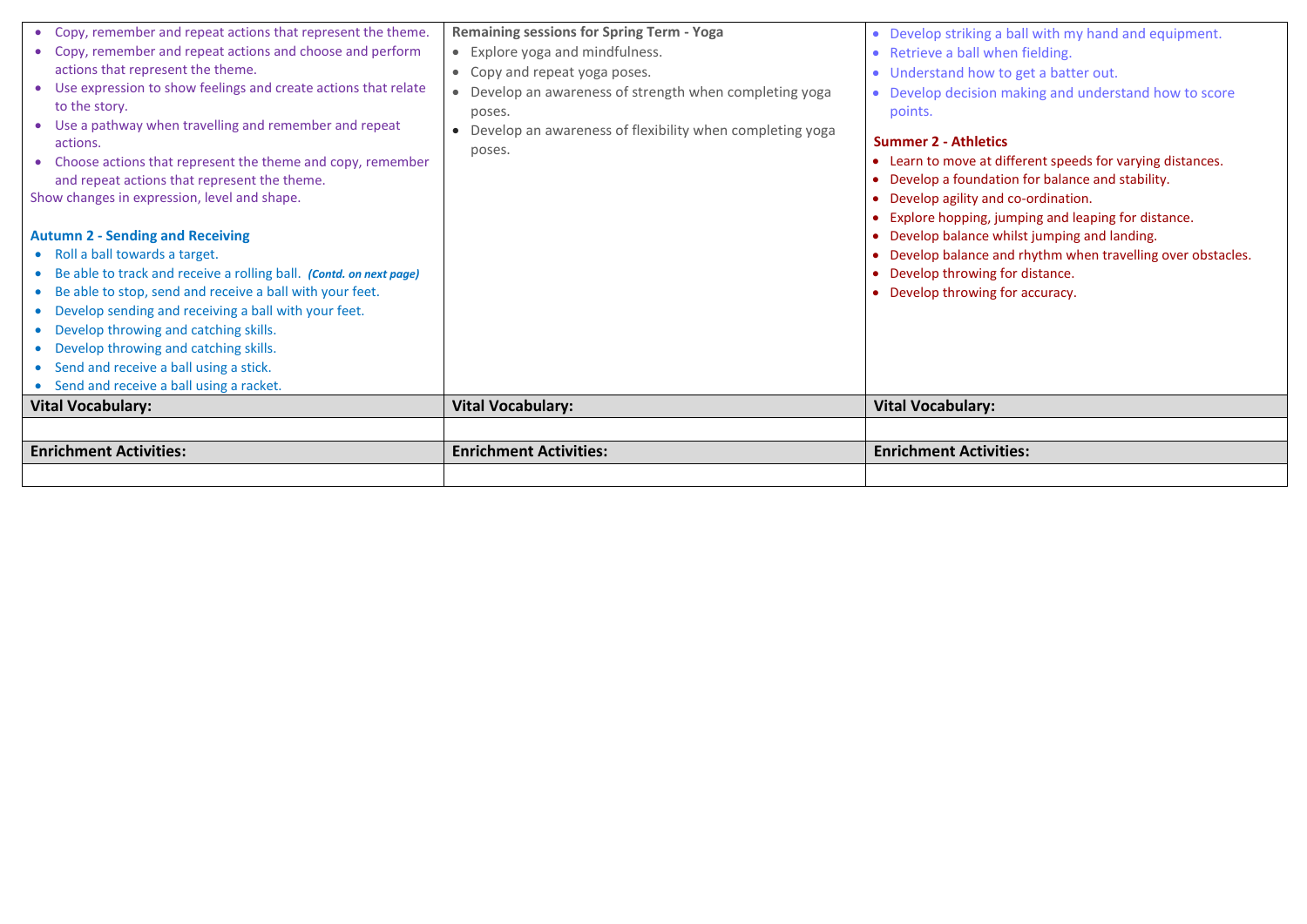

# **Carlisle Infant School**

**Physical Education: EYFS Development Matters and KS1 National Curriculum Progression Grid**

|  |  | <b>Year 2 Autumn Term</b> |  |
|--|--|---------------------------|--|
|--|--|---------------------------|--|

## **Year 2 Autumn Term Year 2 Spring Term Year 2 Summer Term**

### **KS1 National Curriculum PHYSICAL EDUCATION**

Pupils should develop fundamental movement skills, become increasingly competent and confident and access a broad range of opportunities to extend their agility, balance and coordination, individually and with others. They should be able to engage in competitive (both against self and against others) and co-operative physical activities, in a range of increasingly challenging situations. Pupils should be taught to:

- master basic movements including running, jumping, throwing and catching, as well as developing balance, agility and co-ordination, and begin to apply these in a range of activities
- participate in team games, developing simple tactics for attacking and defending
- perform dances using simple movement patterns.

| Year 2 Progression – Objectives/Skills:                                                         | Year 2 Progression – Objectives/Skills:                                                                                          | Year 2 Progression – Objectives/Skills:                                                                               |
|-------------------------------------------------------------------------------------------------|----------------------------------------------------------------------------------------------------------------------------------|-----------------------------------------------------------------------------------------------------------------------|
| <b>Autumn 1 - Dance</b>                                                                         | <b>Spring 1 - Gymnastics</b>                                                                                                     | <b>Summer 1 - Swimming</b>                                                                                            |
| • Remember, repeat and link actions and explore space and                                       | • Perform gymnastic shapes and link them together.                                                                               | . Develop confidence when entering and moving in the water.                                                           |
| simple movement patterns.                                                                       | • Be able to use shapes to create balances.                                                                                      | • Safely enter and exit the pool.                                                                                     |
| • Create actions and accurately copy other's actions.                                           | • Explore travelling actions, directions and levels.                                                                             | . To develop confidence in the water.                                                                                 |
| • Copy, remember and repeat actions and use facial expressions<br>to show different characters. | • Be able to link travelling actions and balances using apparatus.<br>• Demonstrate different shapes, take off and landings when | . Develop confidence when travelling in the water and begin to<br>develop floating.                                   |
| • Perform in unison and create interesting shapes with a partner.                               | performing jumps.                                                                                                                | . Develop confidence to submerge in the water.                                                                        |
| • Be able to mirror a partner and work with a partner to create                                 | • Develop rolling and sequence building.                                                                                         | · Develop confidence when submerging.                                                                                 |
| ideas.                                                                                          | • Develop exploring apparatus.                                                                                                   | . Develop floating on front and back.                                                                                 |
| • Create actions in response to a stimulus and copy and repeat                                  | • Develop sequence work on apparatus.                                                                                            | • Develop the kicking action on front.                                                                                |
| actions.<br>• Copy, create and perform actions in response to the stimulus                      | <b>Spring 1 - Target Games</b>                                                                                                   | • Develop the kicking action and introduce breathing.<br>• Develop the arm action of pulling.                         |
| and use dynamics in the performance.                                                            | • Develop underarm throwing towards a target.                                                                                    | • Develop the pulling arm action and begin to develop gliding on                                                      |
| • Create a short dance phrase with a partner showing clear                                      | • Develop throwing for accuracy.                                                                                                 | fronts.                                                                                                               |
| changes of speed.                                                                               | • Develop throwing for accuracy.                                                                                                 | • Develop the kicking on action on backs and gliding on backs.                                                        |
| <b>Autumn 1 - Ball Skills</b>                                                                   | • Develop underarm throwing for accuracy and explore overarm<br>throwing towards a target.                                       | • Consolidate skills learnt and develop confidence and consistency<br>in a range of skills.                           |
| • Explore different ball handling skills.                                                       | • Develop throwing for accuracy with an underarm and overarm                                                                     |                                                                                                                       |
| . Be able to roll a ball to hit a target.                                                       | throw.                                                                                                                           | <b>Summer 1 - Team Building</b>                                                                                       |
| . Develop co-ordination and be able to stop a rolling ball.                                     | • Develop throwing for distance.                                                                                                 | · Follow instructions and work with others.                                                                           |
| . Be able to develop technique and control when dribbling a ball<br>with your feet.             | • Develop throwing for accuracy and distance and select the<br>correct technique for the situation.                              | • Develop communication skills when working with a partner.<br>• Co-operate and communicate in a small group to solve |
| . Develop control and technique when kicking a ball.                                            | • Develop throwing for accuracy and develop throwing for                                                                         | challenges.                                                                                                           |
| . Develop co-ordination and technique when throwing and                                         | distance.                                                                                                                        | • Create a plan with a group to solve the challenges.                                                                 |
| catching.                                                                                       | • Develop throwing for accuracy and distance under pressure.                                                                     | • Communicate effectively and develop trust.                                                                          |
| . Develop control and co-ordination when dribbling a ball with<br>your hands.                   | <b>Spring 2 - Gymnastics</b>                                                                                                     | • Work as a group to solve problems.<br>• Discuss and plan with a partner and small group to solve                    |
| . Show co-ordination and control in a variety of ball skills.                                   | • Use skills developed in Gymnastics to apply using apparatus                                                                    | problems.                                                                                                             |
|                                                                                                 | <b>Spring 2 - Target Games</b>                                                                                                   | • Work with a group to copy and create a basic map.                                                                   |
| Autumn 2 - Yoga                                                                                 | • Use skills developed in Games unit to apply in target games                                                                    |                                                                                                                       |
| • Create yoga poses using a hoop.                                                               |                                                                                                                                  |                                                                                                                       |
| • Copy and remember actions linking them into a flow.                                           |                                                                                                                                  |                                                                                                                       |